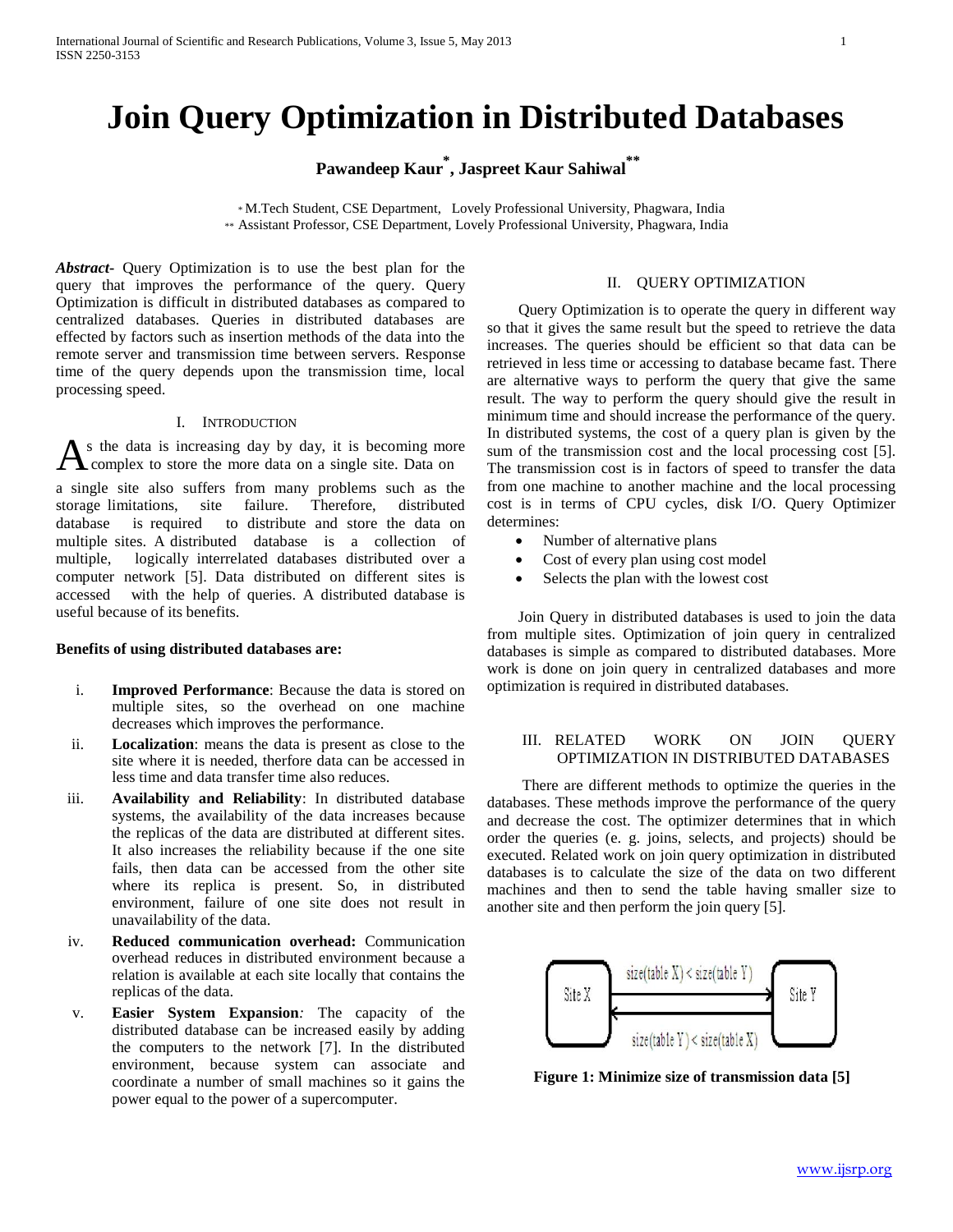Another method for join query in distributed databases is the parallel query processing. Parallel processing doesn't focus on minimizing the quantity of transmission data but rather maximizing the number of simultaneous transmissions [7].



**Figure 2: Parallel processing of join query**

Client sends the request for the data from server 1 and server 2 by the queries. After that, server 1 sends the SUPPLY data and server 2 sends the SUPPLIER data to client. Then client inserts the data into its database and performs the join query on the data from two servers.

If server 1 contains the SUPPLY relation as: SUPPLY(SUPPLY\_NO, FROM\_PLACE, TO\_PLACE)

and server 2 contains the SUPPLIER relation as: SUPPLIER(SUPPLY\_NO, S\_NAME, S\_ADDRESS)

and client wants the join of the SUPPLY and SUPPLIER relation from server 1 and server 2 respectively and want to perform the query Q.

Q: SELECT \*FROM SUPPLY S, SUPPLIER sr WHERE s.SUPPLY\_NO = sr.SUPPLY\_NO

In distributed databases, query Q can be divided into three parts:

- 1. SELECT \*FROM SUPPLY
- 2. SELECT \*FROM SUPPLIER
- 3. SELECT \*FROM SUPPLY S, SUPPLIER sr WHERE s.SUPPLY\_NO = sr.SUPPLY\_NO

Queries 1 and 2 select the data from two source tables. Because this data resides on the remote machines, the executions of these two queries do not require data transmission. Query 3 is the join query which can not be executed until the data on the remote sites have been transferred to the same sites.

# IV. OBJECTIVES OF JOIN QUERY IN DISTRIBUTED DATABASES

To perform the distributed join query that is accessing

the data from the remote sites, objectives for the optimization are:

- *Size of transmitted data*: It is the amount of the data that is to be transmitted. Size of the transmitted data should be small so that less time will be required for transmission.
- *Transmission speed*: it depends upon the network speed. For the wide area networks, transmission speed more affects the query.
- *Local processing costs*: it consists of CPU cost, I/O cost. Local processing costs can vary with the machine processing speed.

To increase the performance of join query, these costs should be less and operations should be performed in efficient manner for optimization of the query.

# V. FACTORS FOR PARALLEL PROCESSING OF JOIN QUERY

 Parallel processing of join query in distributed database depends upon the following factors:

*Time for query execution for requesting the data:* time for the client to send the request to servers for the data that is placed at servers.

*Time for transmitting data:* The transmission time increases as the quantity of transmitted data increases. It depends upon the network speed between client and server. Response time to transmit the data is given by:

*Max(size(SUPPLY), size(SUPPLIER))*

*Time for inserting data:* time taken to insert the data into the client database from the servers.

Different insertion methods can be used:

- Row-by-row insertion
- Bulk insertion

Bulk insertion is better to use than the row-by-row insertion. Another type of insertion methods can be used to optimize the insertion of data.

*Time for join execution:* time taken to perform the join query at client side that joins the tables from server 1 and server 2.

Optimization of join query can be done by using:

- different join orders
- alternative "where" clause that will give the same result
- different join methods

join also depends upon the local processing cost of query such as CPU cost and I/O cost.

To perform the distributed join query that is accessing the data from the remote sites, costs should be less so that performance of join query increases. If a machine wants the result of join query of data that is present at different machines, then transmission costs and the insertion costs are very important. Insertion of the server's data into client database takes the more time than the transmission of the data. Therefore, the important objective is to improve the performance of the join query that is accessing the data from two different machines by using the different insertion methods that take less time.